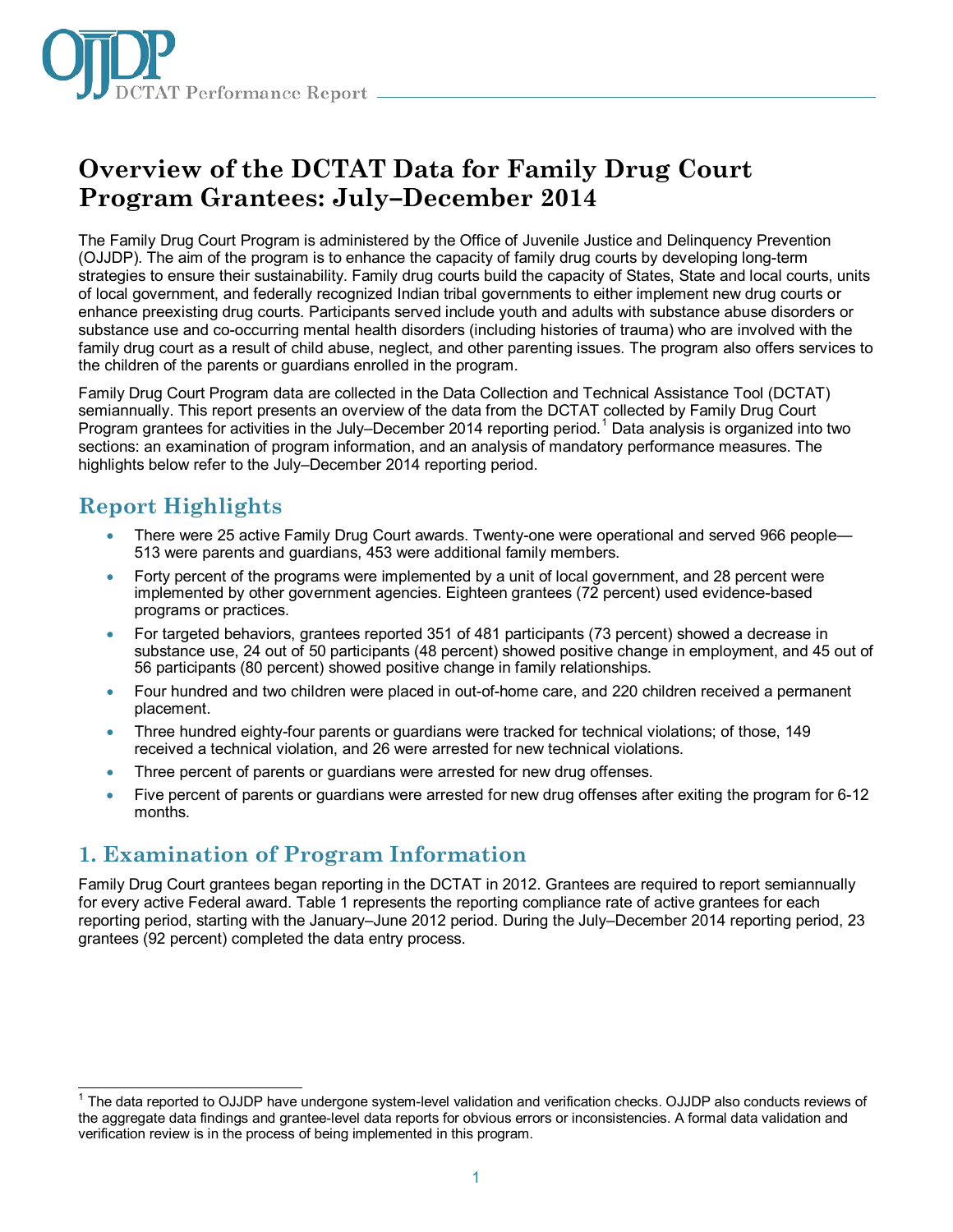|                              | <b>Status</b>      |             |                 |              |
|------------------------------|--------------------|-------------|-----------------|--------------|
| <b>Data Reporting Period</b> | <b>Not Started</b> | In Progress | <b>Complete</b> | <b>Total</b> |
| January-June 2012            |                    |             | 17              | 19           |
| July-December 2012           | 0                  | 0           | 23              | 23           |
| January-June 2013            | 3                  | 0           | 20              | 23           |
| July-December 2013           | 3                  | 0           | 27              | 30           |
| January-June 2014            |                    | 0           | 25              | 26           |
| July-December 2014           | $\overline{2}$     | 0           | $23^2$          | 25           |
| Total                        | 10                 |             | 135             | 146          |

### **Table 1. Status of Family Drug Court Program Reporting by Period: January 2012–December 2014**

Across all reporting periods, Family Drug Court grantees have an average reporting compliance rate of 92 percent. Figure 1 provides the percentage breakdown for each reporting period.



### **Figure 1. Percentage of Compliance Rate for Each Reporting Period**

### *Demographics*

Table 2 presents an aggregate of demographic data for the July 2013–December 2014 reporting periods and the number of Family Drug Court Program grantees that serve each population. Targeted services include any approaches specifically designed to meet the needs of the population (e.g., gender-specific, culturally based, developmentally appropriate services).

The target population is only required to be reported once in the DCTAT. However, grantees may update their target population to best fit their program during the life of the award. Due to the nature of the reporting requirement, the target population number is steady throughout each reporting period. The slight variation in numbers between each reporting period is due to the number of active or inactive Federal awards during the reporting period.

<span id="page-1-0"></span> $\overline{a}$  $2$  Two grantees reported "not operational"—no activity occurred during the reporting period.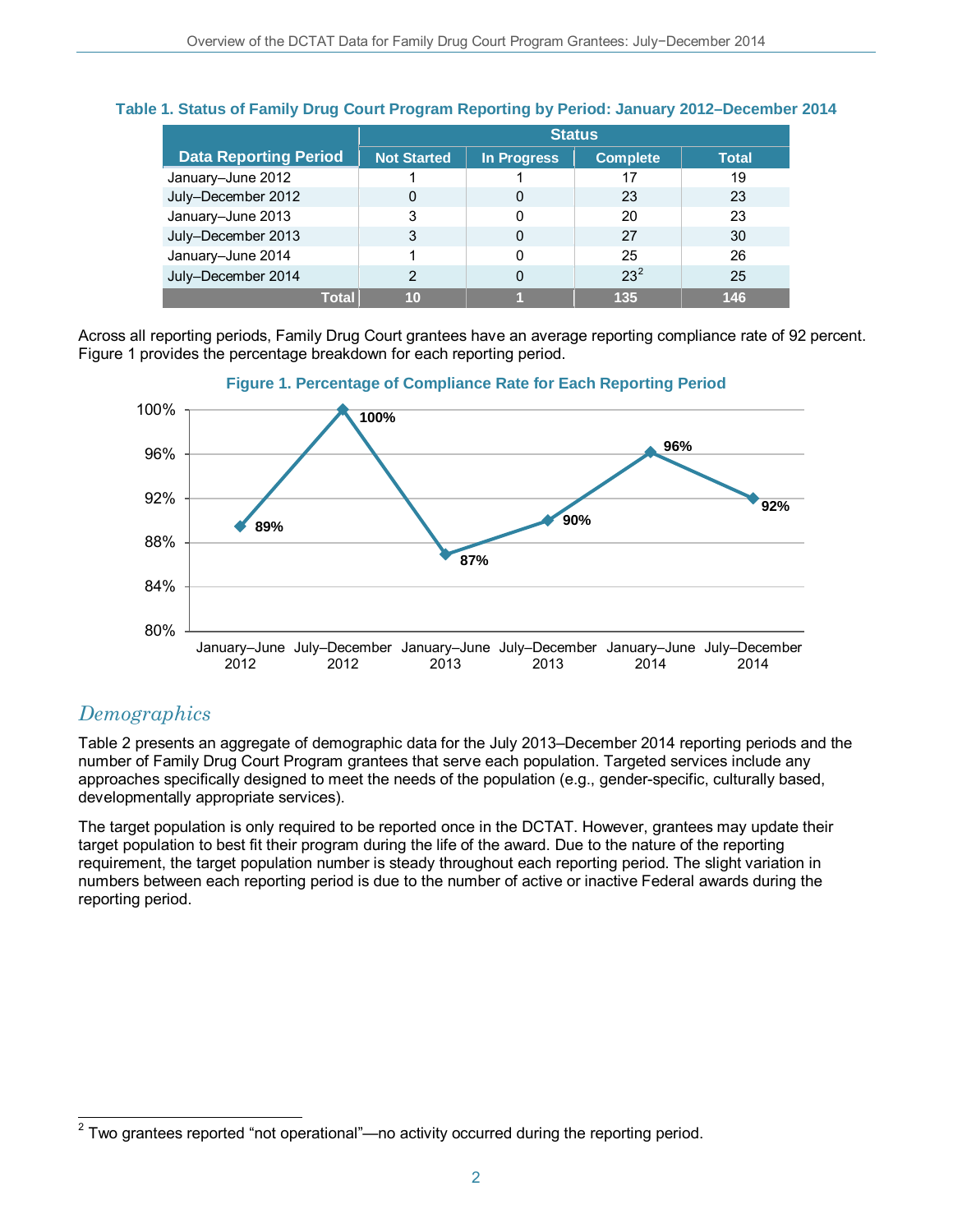|                                               | <b>Grantees Serving Group During Project Period</b>           |                         |                         |  |
|-----------------------------------------------|---------------------------------------------------------------|-------------------------|-------------------------|--|
| <b>Population</b>                             | July-December 2013<br>January-June 2014<br>July-December 2014 |                         |                         |  |
| <b>Race/Ethnicity</b>                         |                                                               |                         |                         |  |
| American Indian/Alaska Native                 | 14                                                            | 14                      | 13                      |  |
| Asian                                         | 3                                                             | $\overline{2}$          | $\overline{2}$          |  |
| Black/African American                        | 15                                                            | 12                      | 11                      |  |
| Caucasian/Non-Latino                          | 18                                                            | 15                      | 14                      |  |
| Hispanic or Latino (of Any Race)              | 16                                                            | 16                      | 15                      |  |
| Native Hawaiian and Other Pacific<br>Islander | $\mathbf{1}$                                                  | $\Omega$                | 0                       |  |
| Other Race                                    | 6                                                             | $\mathbf{3}$            | $\mathbf{3}$            |  |
| White/Caucasian                               | 22                                                            | 19                      | 18                      |  |
| Youth Population Not Served Directly          | 1                                                             | $\overline{2}$          | $\overline{2}$          |  |
| <b>Justice System Status</b>                  |                                                               |                         |                         |  |
| At-Risk Population (No Prior Offense)         | 14                                                            | 11                      | 11                      |  |
| First-Time Offenders                          | 14                                                            | 12                      | 12                      |  |
| <b>Repeat Offenders</b>                       | 14                                                            | 13                      | 13                      |  |
| Sex Offenders                                 | $\mathbf{1}$                                                  | $\mathbf 0$             | $\mathsf 0$             |  |
| <b>Status Offenders</b>                       | 3                                                             | 4                       | 4                       |  |
| <b>Violent Offenders</b>                      | $\mathbf 0$                                                   | $\mathbf 0$             | 0                       |  |
| Youth Population Not Served Directly          | 6                                                             | $\overline{7}$          | 6                       |  |
| Gender                                        |                                                               |                         |                         |  |
| Male                                          | 24                                                            | 22                      | 21                      |  |
| Female                                        | 23                                                            | 22                      | 21                      |  |
| Youth Population Not Served Directly          | 3                                                             | 3                       | 3                       |  |
| Age                                           |                                                               |                         |                         |  |
| $0 - 10$                                      | 13                                                            | 12                      | 10                      |  |
| $11 - 18$                                     | 15                                                            | 13                      | 11                      |  |
| Over 18                                       | 24                                                            | 21                      | 19                      |  |
| Youth Population Not Served Directly          | 3                                                             | 3                       | $\overline{\mathbf{4}}$ |  |
| <b>Geographic Area</b>                        |                                                               |                         |                         |  |
| Rural                                         | 15                                                            | 12                      | 11                      |  |
| Suburban                                      | 10                                                            | 8                       | $\overline{7}$          |  |
| Tribal                                        | 3                                                             | $\overline{\mathbf{4}}$ | 4                       |  |
| Urban                                         | 13                                                            | 11                      | 10                      |  |
| Youth Population Not Served Directly          | $\overline{2}$                                                | $\overline{2}$          | $\overline{2}$          |  |
| <b>Other</b>                                  |                                                               |                         |                         |  |
| <b>Mental Health</b>                          | 21                                                            | 20                      | 19                      |  |
| Substance Use                                 | 27                                                            | 25                      | 24                      |  |
| Truant/Dropout                                | 6                                                             | 5                       | 5                       |  |

### **Table 2: Target Population: July 2013–December 2014**

### *I. Evidence-Based Programming and Funding Information*

Evidence-based programs and practices include program models that have been shown, through rigorous evaluation and replication, to be effective at preventing or reducing juvenile delinquency or related risk factors. Figure 2 shows that about 72 percent of grantees (*n* = 18) implemented \$9,510,390 in evidence-based programs and/or practices.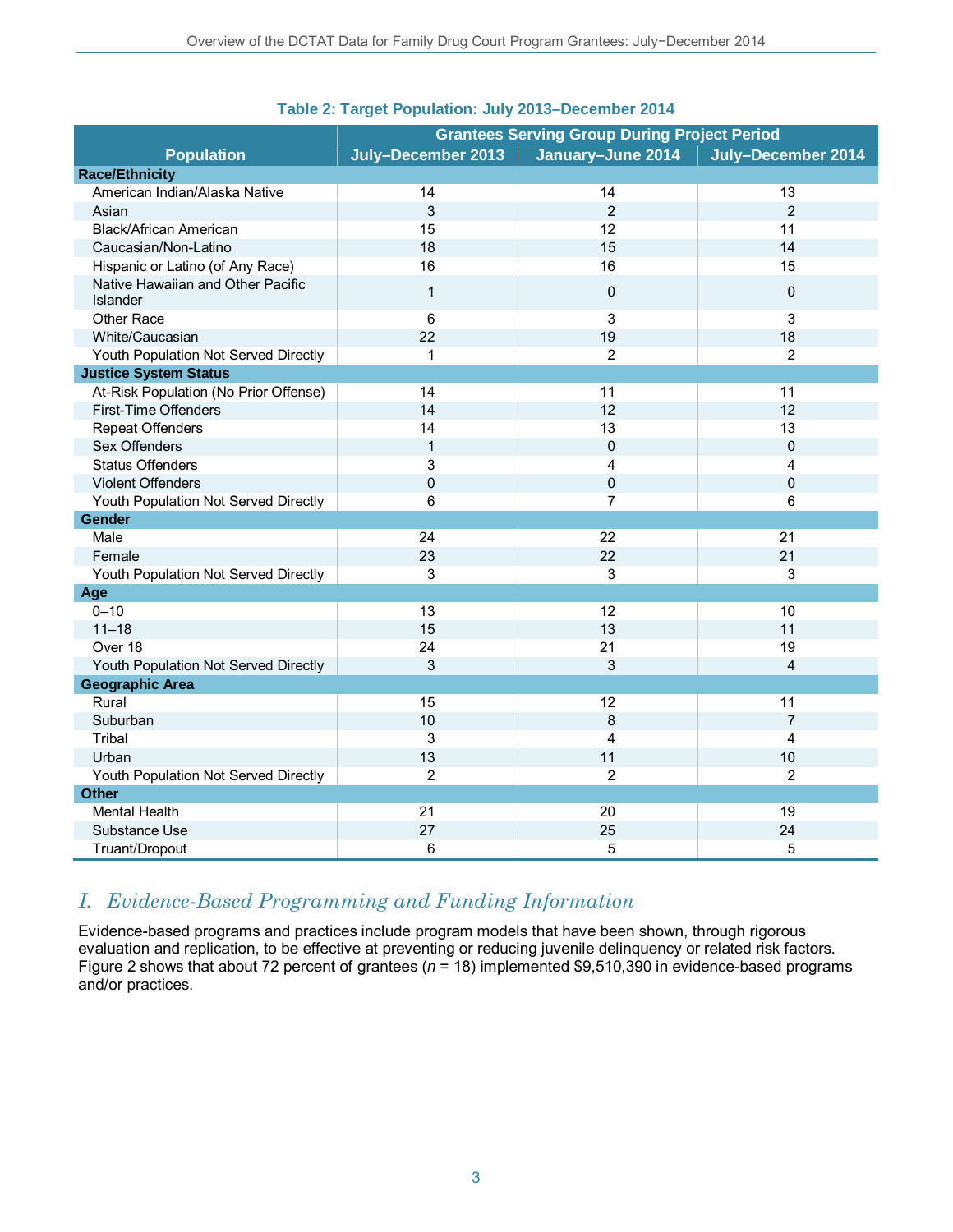

### **Figure 2. Grantees Implementing Evidence-Based Programs and/or Practices: July–December 2014**

The number of grantees who reported implementing evidence-based programs has been steady throughout the five reporting periods. Figure 3 represents the breakdown of evidence-based and non-evidence-based programs for each reporting period since January–June 2012.





**Evidence-Based Programming**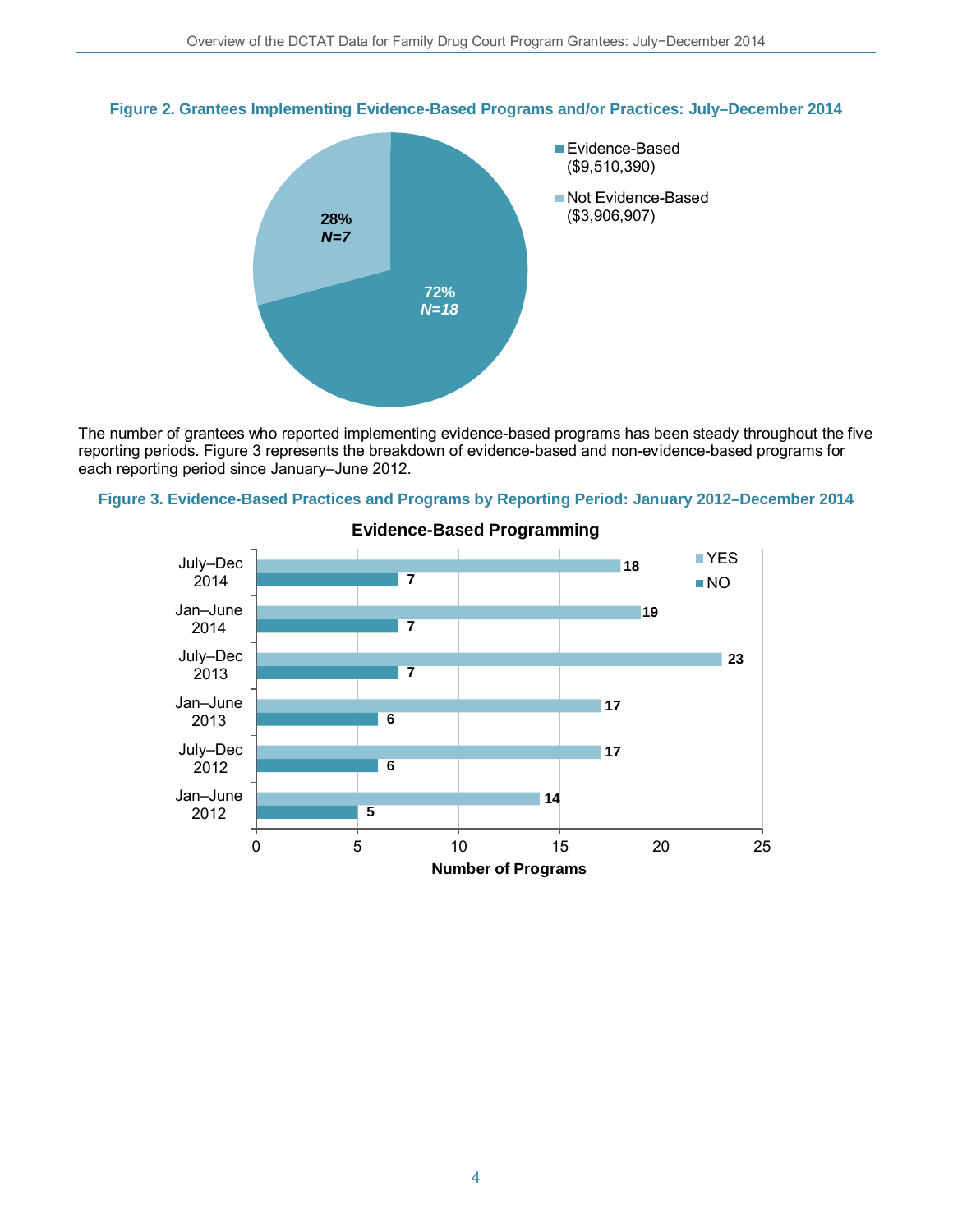In examining grant amounts by State, based on current and active Family Drug Court Program grants, Wisconsin received the most funds, followed by Oklahoma. Table 3 shows a comprehensive comparison of State award amounts.

| <b>Grantee State</b> | N              | <b>Grant Amount</b> |
|----------------------|----------------|---------------------|
| AL                   | 1              | \$ 550,000          |
| <b>AZ</b>            | 1              | 614,806             |
| CA                   | 1              | 349,962             |
| CO                   | 1              | 522,028             |
| DC                   | 1              | 550,000             |
| ID                   | 1              | 550,000             |
| IL.                  | 1              | 649,727             |
| <b>MD</b>            | 1              | 492,284             |
| MI                   | 2              | 1,163,513           |
| <b>MN</b>            | 1              | 333,244             |
| MT                   | 2              | 1,074,549           |
| <b>NJ</b>            | 1              | 499,817             |
| <b>NV</b>            | 1              | 642,201             |
| OH                   | $\overline{2}$ | 830,046             |
| OK                   | 2              | 1,200,000           |
| R <sub>l</sub>       | $\overline{1}$ | 550,000             |
| <b>TX</b>            | 1              | 550,000             |
| <b>WA</b>            | 2              | 995,245             |
| WI                   | 2              | 1,299,875           |

#### **Table 3. Total Grant Amount by State (Dollars): July–December 2014**

### *II. Implementing Organization Type*

Analysis of implementing agencies by type for this period revealed that the largest percentage—40 percent—of the programs was instituted by a unit of local government (*n* = 10). Other government agency was next, instituting 28 percent  $(n = 7)$  of the programs (Figure 4).



#### **Figure 4. Grants by Implementing Organization Type (Number and Percentage): July–December 2014 (***N* **= 25)**

**Type of Implementing Organization**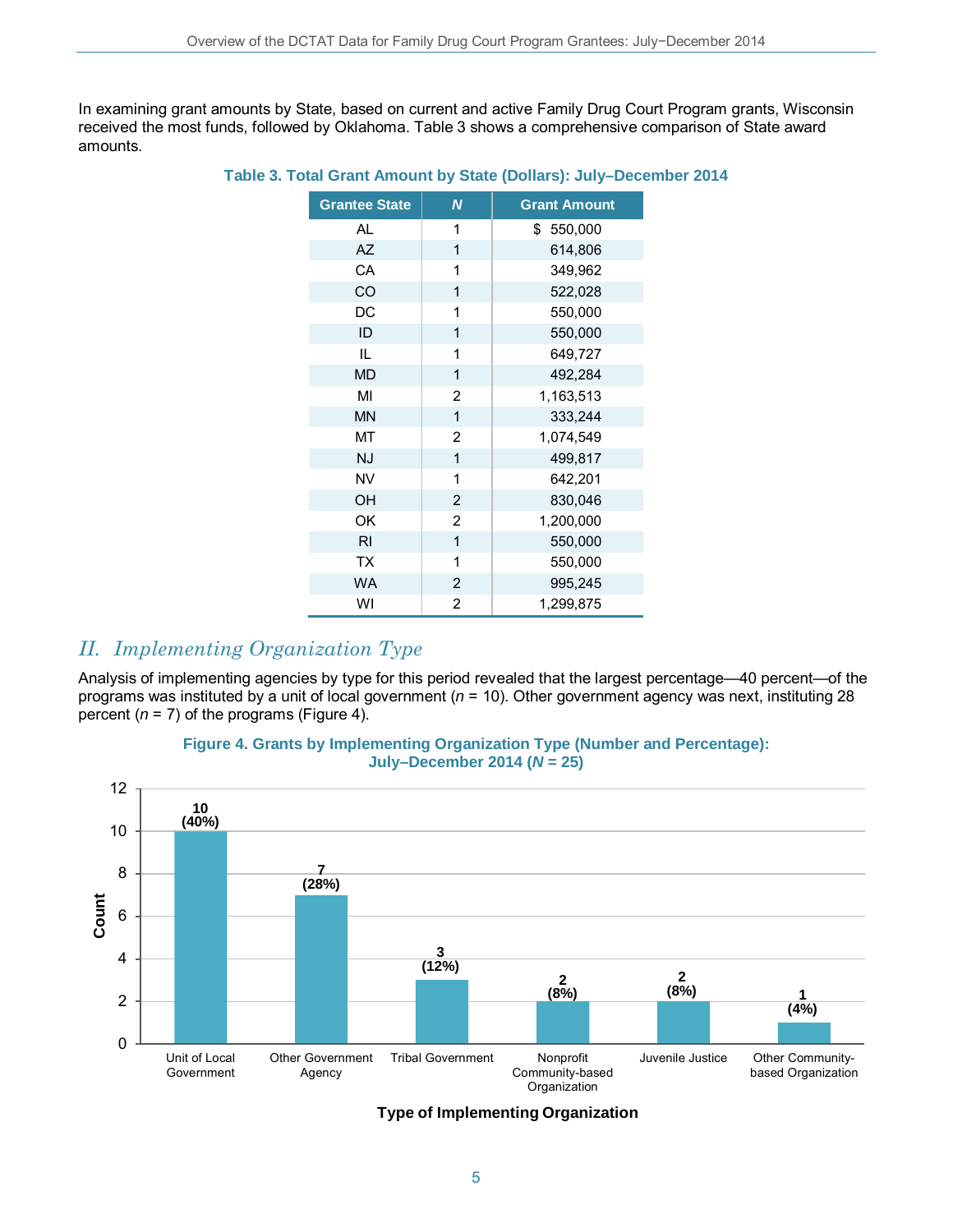## **2. Analysis of Program Measures**

During this reporting period, 513 parents and/or guardians were served by various programs funded by the Family Drug Court Program grant; 190 were new admissions (Figure 5). In addition, 453 additional family members were served.

### **Figure 5. Number of Parents/Guardians Served per Reporting Period: January 2012–December 2014**



There were 163 enrolled parents and guardians who exited the court during the July–December 2014 reporting period. Of that group, 56 successfully exited the court, meaning they completed all requirements (Figure 6).<sup>[3](#page-5-0)</sup> On average, 46 parents and guardians exited the court successfully each reporting cycle since the January–June 2012 reporting period.





<span id="page-5-0"></span> $\frac{3}{3}$  Each grantee defines the requirements needed for the participants to complete each program. "Successfully exited" is considered as program participants who have successfully fulfilled all program obligations and requirements. Individuals who fail to follow through with the program (such as through expulsion or voluntarily departure) are considered "unsuccessfully exited."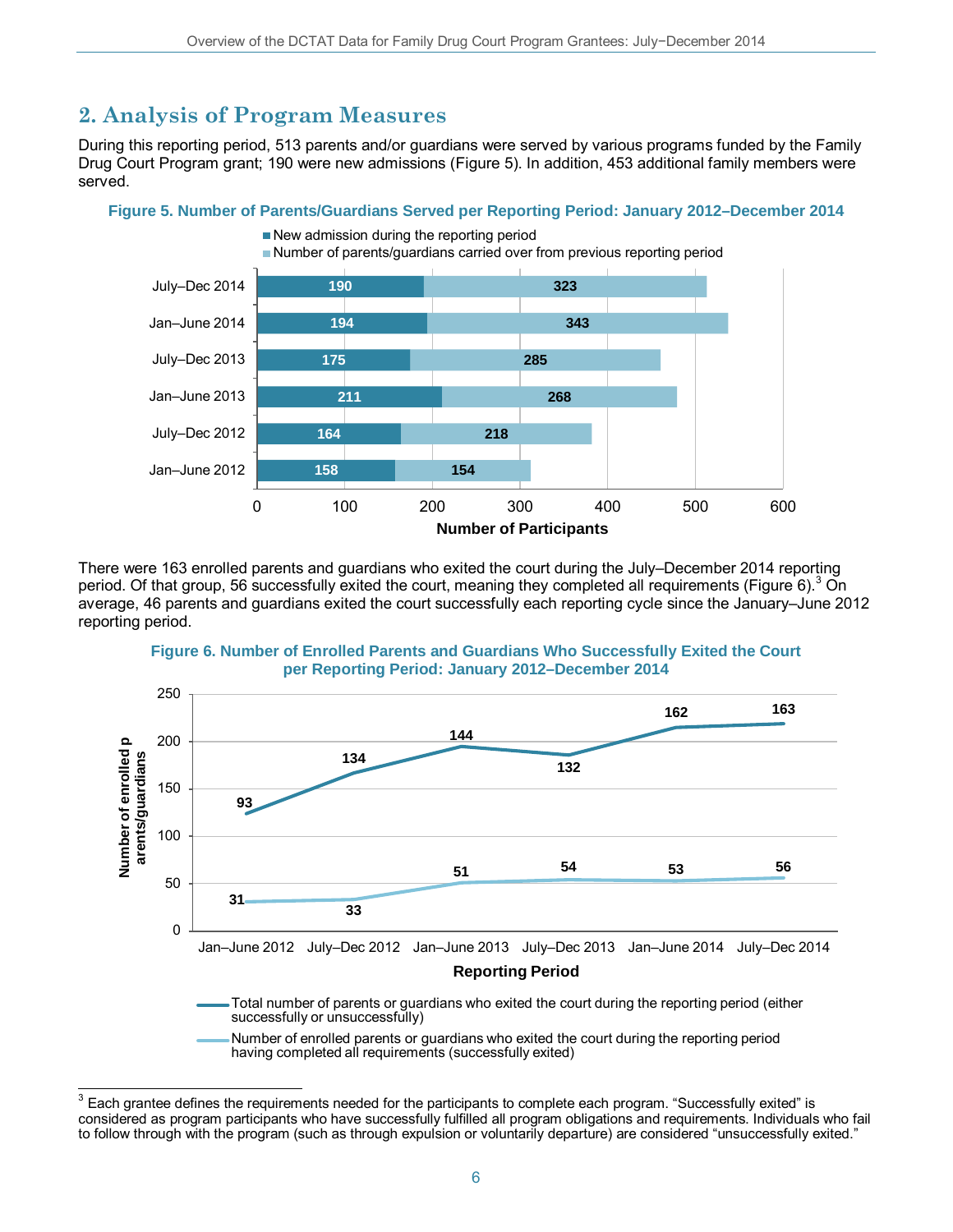Data are collected to determine the number of parents or guardians who demonstrate a positive change for a targeted behavior in each reporting period. Table 4 lists short-term percentages for the specified target behavior during July–December 2014. Seventy percent of parents or guardians served by the program exhibited a desired short-term change in those target behaviors. This is a marked increase over the 54 percent positive change recorded for the January–June 2014 reporting period.

| <b>Target Behavior</b>      | <b>Parents/Guardians</b><br><b>Receiving Services</b><br>for Target Behavior | <b>Parents/Guardians</b><br>with Noted<br><b>Behavioral Change</b> | <b>Percentage of Parents/</b><br><b>Guardians with Noted</b><br><b>Behavioral Change (%)</b> |
|-----------------------------|------------------------------------------------------------------------------|--------------------------------------------------------------------|----------------------------------------------------------------------------------------------|
| Substance Use               | 481                                                                          | 351                                                                | 73                                                                                           |
| Social Competence           | 50                                                                           | 24                                                                 | 48                                                                                           |
| Job Skills*                 | 0                                                                            | 0                                                                  | $\overline{\phantom{0}}$                                                                     |
| <b>Employment Status</b>    | 55                                                                           | 32                                                                 | 58                                                                                           |
| <b>Family Relationships</b> | 56                                                                           | 45                                                                 | 80                                                                                           |
| Total                       | 642                                                                          | 452                                                                | 70                                                                                           |

#### **Table 4. Short-Term Performance Data on Target Behaviors of Parents/Guardians: July–December 2014**

\* Job Skills were not reported during this period

The Family Drug Court Program serves not only parents and family members but also the children of the families involved in the court system. Table 5 presents performance data for children served by the Family Drug Court Program during the reporting period; 402 children were placed in out-of-home care, and 220 were in permanent placement. On average, children remained in out-of-home care for 140 days. A total of 122 children were reunited with their families after being removed from the home and given temporary placement, and parental rights were terminated for 7 parents or guardians.

#### **Table 5. Performance Measures Reflecting Children's Condition While Parents or Guardians Are in Family Drug Court Programs: July–December 2014**

| <b>Performance Measure</b>                                                               | <b>Number</b> | Percentage (%) |
|------------------------------------------------------------------------------------------|---------------|----------------|
| Children placed in out-of-home care                                                      | 402           | 50%            |
| Average length of stay for children in out-of-home care                                  | 140 days      | N/A            |
| Children reunited after being removed from the home and<br>placed in temporary placement | 122           | 41%            |
| Parents or guardians whose parental rights were terminated                               |               | 2%             |
| Children in permanent placement                                                          | 220           | N/A            |

Parents or guardians served by the Family Drug Court Program received substance use counseling/services, mental health services, housing services, and other types of services. In the reporting period, 437 parents or guardians were enrolled in substance use counseling/services. Figure 7 illustrates the types and number of other programs in which parents or guardians enrolled. The average length of program stay for enrolled parents or guardians was 326 days.



### **Figure 7. Parents or Guardians Enrolled in Provided Services: July–December 2014**

**Types of Services Provided to Enrolled Parents or Guardians**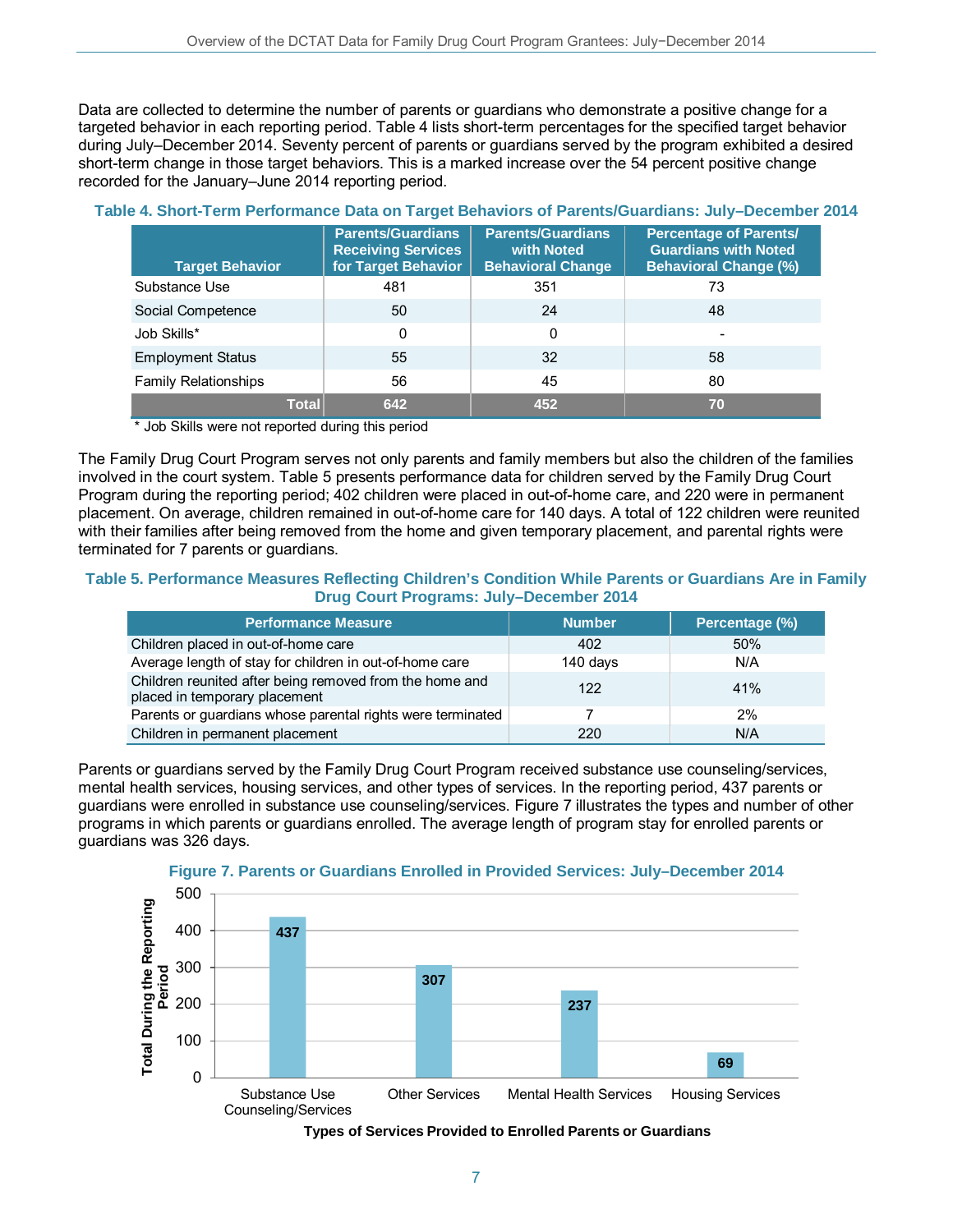Table 6 shows data that indicate the number of parents participating in the Family Drug Court Program assessed as needing the specified services and those who actually enrolled in the services provided. The number of assessments conducted compared with the actual enrollment in the provided services could differ within the reporting cycle. People may have been assessed in a prior reporting period, and actual enrollment could be delayed into a future reporting period. In addition, family drug court programs also accept referrals for participants who have been assessed from another agency. These two factors contribute to the variation in the number of participants assessed as needing various services compared with the number enrolled.

| Table 6. Services Provided to Participating Parents or Guardians: July–December 2014 |  |  |  |
|--------------------------------------------------------------------------------------|--|--|--|
|                                                                                      |  |  |  |

| <b>Services Provided to Participating Parents or Guardians</b>             | <b>Number</b> |
|----------------------------------------------------------------------------|---------------|
| Parents or guardians assessed as needing substance use counseling/services | 430           |
| Parents or guardians enrolled in substance use counseling/services         | 437           |
| Parents or guardians assessed as needing mental health services            | 236           |
| Parents or guardians enrolled in mental health services                    | 237           |
| Parents or guardians assessed as needing housing services                  | 153           |
| Parents or guardians who successfully found housing                        | 69            |
| Parents or guardians assessed as needing other services                    | 284           |
| Parents or guardians enrolled in other services                            | 307           |

Additional family members served by the Family Drug Court Program received substance use counseling/services, mental health services, housing services, and other types of services. The largest number of additional family members were enrolled in other types of services ( $n = 161$ ), followed by mental health services ( $n = 136$ ). Figure 8 illustrates the number of programs in which additional family members were enrolled.



**Figure 8. Additional Family Members Enrolled in Provided Services: July–December 2014**

**Types of Services Provided to Additional Family Members** 

Table 7 presents data that indicate the number of additional family members assessed as needing the specified services and those who actually enrolled in the services provided.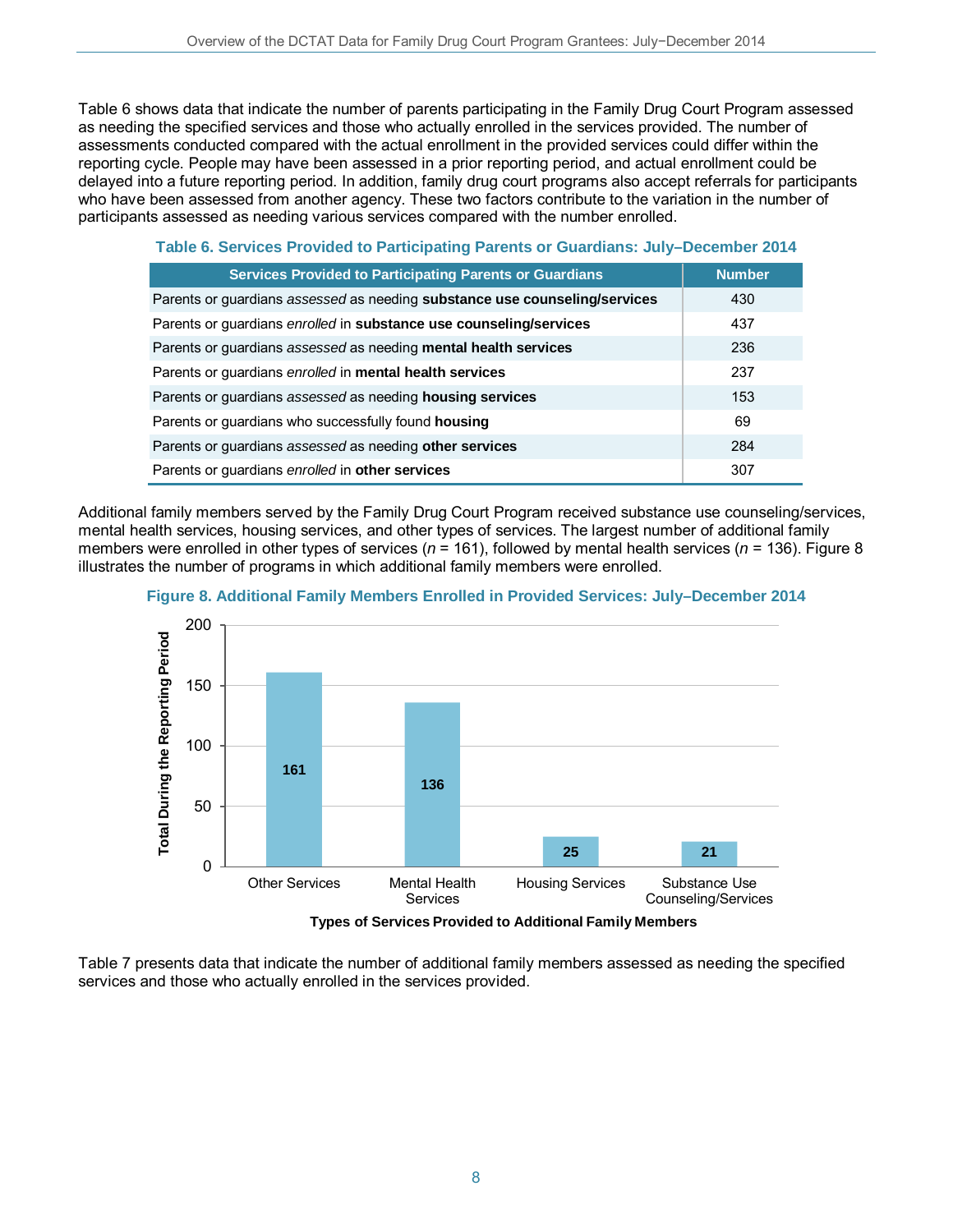| <b>Services Provided to Additional Family Members</b>                              | <b>Number</b> |
|------------------------------------------------------------------------------------|---------------|
| Additional family members assessed as needing substance use<br>counseling/services | 19            |
| Additional family members enrolled in substance use counseling/services            | 21            |
| Additional family members assessed as needing mental health services               | 116           |
| Additional family members enrolled in mental health services                       | 136           |
| Additional family members assessed as needing housing services                     | 32            |
| Additional family members who successfully found housing                           | 25            |
| Additional family members assessed as needing other services                       | 169           |
| Additional family members enrolled in other services                               | 161           |

### **Table 7. Services Provided to Additional Family Members: July–December 2014**

Technical violation data were tracked and reported for parents or guardians enrolled in the program. As shown in Table 8, 384 parents or guardians were tracked for technical violations. Of those, 149 had a technical violation, and 26 were arrested for a new technical violation.

### **Table 8. Technical Violation Measures: July–December 2014**

| <b>Performance Measure</b>                                           | <b>Number</b>                 |
|----------------------------------------------------------------------|-------------------------------|
| Enrolled parents or guardians arrested for a new technical violation | 26                            |
| Enrolled parents or guardians with a technical violation             | 149                           |
| Enrolled parents or guardians tracked for technical violations       | 384                           |
| Percentage of arrests for technical violations                       | (26/384)<br>Percentage = $7%$ |
| Percentage of technical violations                                   | (149/384)<br>Percentage = 39% |

Drug offenses were tracked over the short term<sup>[4](#page-8-0)</sup> and long term,<sup>[5](#page-8-1)</sup> and data were reported for those parents or guardians enrolled in the program who had drug offenses. Three hundred thirty-nine enrolled parents or guardians were tracked for drug offenses (Table 9). Of those, only 11 were arrested for a new drug offense.

### **Table 9. Short-Term Performance Data on Drug Offenses: July–December 2014**

| <b>Performance Measure</b>                                        | <b>Number</b> |
|-------------------------------------------------------------------|---------------|
| Enrolled parents or guardians arrested for a new drug offense     | 11            |
| Enrolled parents or guardians tracked for drug offenses           | 339           |
| Percentage of parents or guardians arrested for new drug offenses | 3%            |

Figure 9 provides a breakdown of the number of parents or guardians who were arrested for a new drug offense since January 2012. A review of the data demonstrates that the number of arrests remained low throughout the reporting periods.

 $\overline{\phantom{a}}$ 

<span id="page-8-1"></span><span id="page-8-0"></span><sup>&</sup>lt;sup>4</sup> Number of parents/guardians tracked during the reporting period  $5$  Number of parents/guardians tracked 6-12 months after exiting the program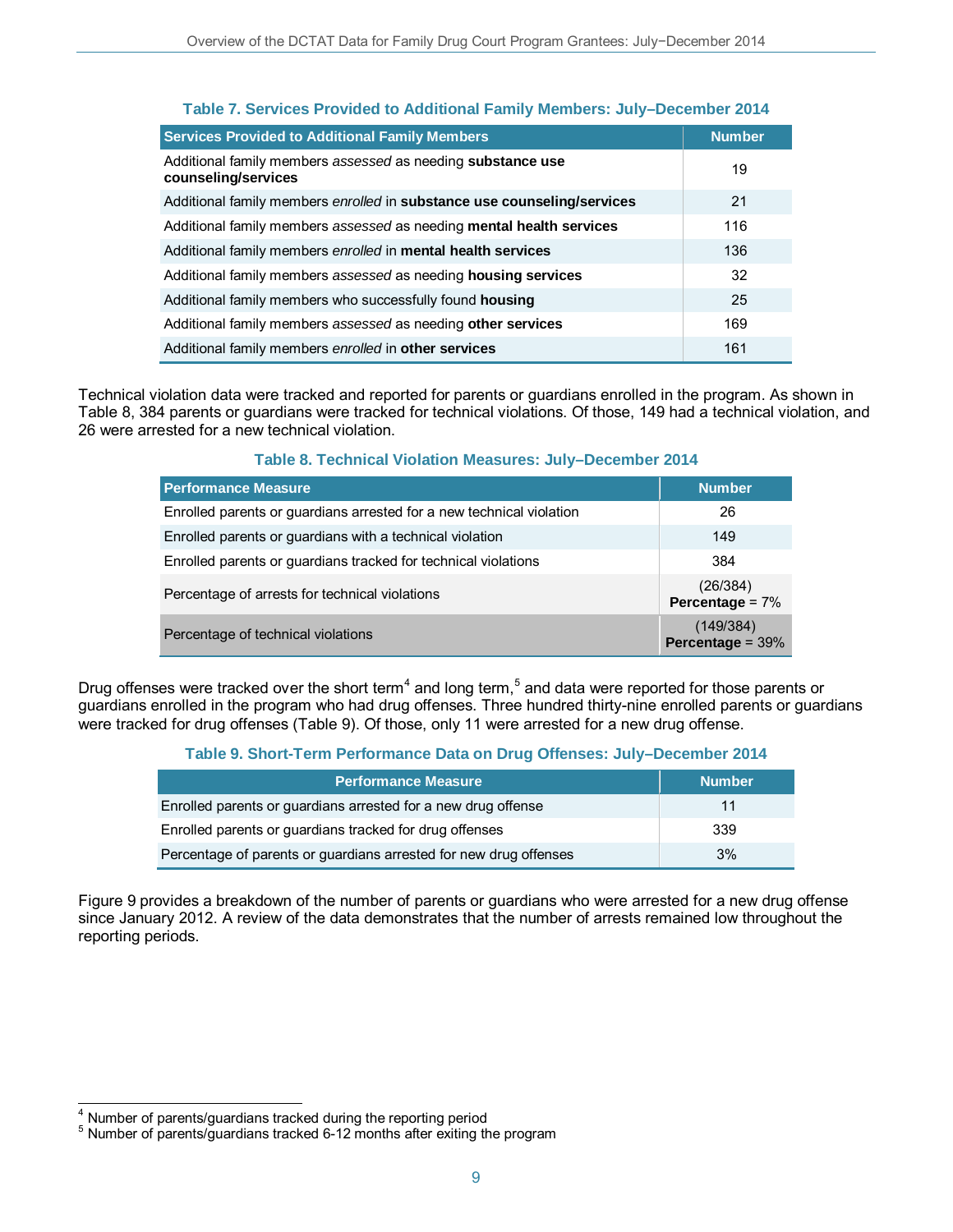

200 250





Number of enrolled parents or guardians tracked for drug offenses during the reporting period Number of enrolled parents or guardians arrested for a new drug offense during the reporting period

Among parents or guardians tracked for drug offenses over the long term, 11 were arrested for a new drug offense (Table 10).

#### **Table 10. Long-Term Performance Data on Drug Offenses: July–December 2014**

| <b>Performance Measure</b>                                        | <b>Number</b> |
|-------------------------------------------------------------------|---------------|
| Enrolled parents or guardians arrested for a new drug offense     |               |
| Enrolled parents or guardians tracked for drug offenses           | 210           |
| Percentage of parents or guardians arrested for new drug offenses | 5%            |

Comparing between reporting periods since January–June 2012, arrests for new drug offenses for long-term participants also remained low (Figure 10).





Number of enrolled parents or guardians tracked for drug offenses 6-12 months after exiting the program

Number of enrolled parents or guardians arrested for a new drug offense 6-12 months after exiting the program